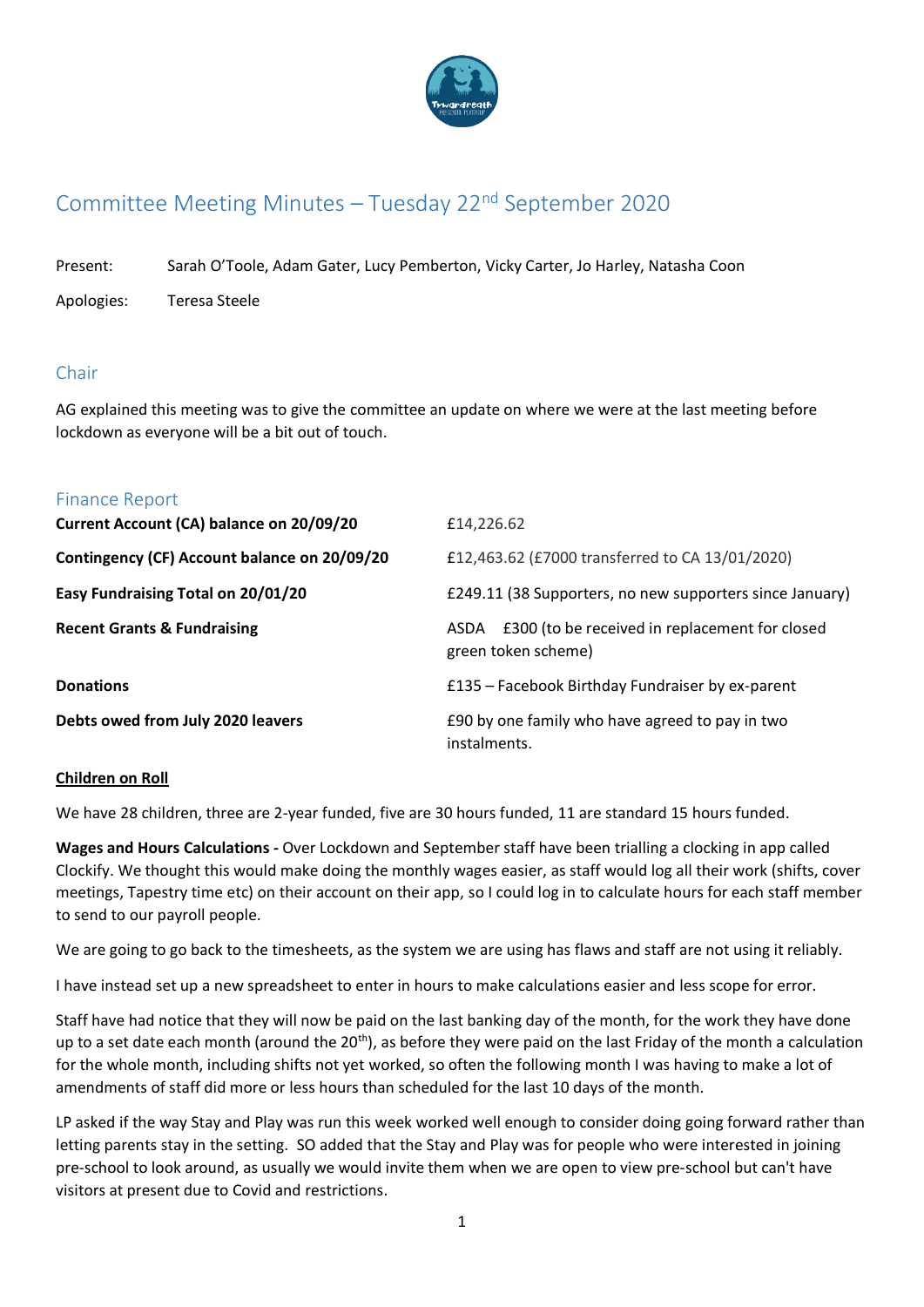

Update to wages/staff hours recording – SO showed the committee the old form and explained the trial with Clockify app. SO has gone back to using the signing in sheet and wishes to expand on this to make it easier to add up the hours. The day the staff are paid has changed too which will make calculating the hours easier. Hopefully, this will lead to less error. JH commented that this must be a nightmare and SO agreed it has been.

# Manager's report

SO gave her thanks to LP and AG for their help during the beginning of lockdown and all the challenges this posed.

#### COVID-19 Manager's Report

During COVID-19 lockdown the subcommittee, the staff and myself made various decisions regarding the management of the pre-school. Many thanks to Adam Gater, Pre-School Committee Chair and Lucy Pemberton, Pre-School Committee Secretary for their support.

As we have not had a committee meeting since January 2020, before the COVID-19 UK lockdown, here is an overview of what happened (this might make interesting reading in the future too!):

We closed on Thursday 19<sup>th</sup> March 2020, a day before most schools and settings, as we had hardly any children still in attendance. We did have three key worker families, only one of which wanted childcare, but they were also attending another setting who remained open, so the child went there instead.

During closure, we:

- Recorded staff reading stories and songs on YouTube, for our children to enjoy and keep our faces familiar
- Added messages and updates on Tapestry and encouraged families to add news on their child's Tapestry, so we could add how what they were doing at home was supporting their child's development
- Made safeguarding and wellbeing calls to all our families (recording answers to set questions and providing support where needed)
- Held weekly Zoom circle time sessions for our families and children, each session was themed with a story, song and interactive game for us all to play together
- I hand wrote a card to all the children, included rainbow heart stickers and rainbow ribbon for them to tie somewhere and sent all this to each child by post
- Emailed parents to keep them informed of any changes to our sessions and sent all our parents our COVID-19 operational procedure

We re-opened on Monday 1<sup>st</sup> June, under the COVID-19 government guidance of Early Years Settings. We had three bubbles of children, one bubble of 13 School Risers on Monday and Tuesday, one bubble of six outdoors only School Risers in private woods for Forest School on the Wednesday and another bubble of 12 younger children on Thursday and Friday. Almost all our School Risers were attending one of the first two bubbles. There was three who we did not see, two whose parents opted out and one who was accessing childcare at a different setting and could not mix in our setting bubbles, due to regulations.

On Monday and Friday, the pre-school bubbles got to experience Forest School sessions on the land owned by CHICKS on Tywardreath Hill. The children and their parents loved this. Forest School at CHICKS gave us some COVID-19 friendly opportunities to be outside, where it is thought that the virus transmission is less of a risk. We were unable to run our annual Forest School session at Tywardreath School, as due to COVID-19 government guidelines we were unable to visit the school grounds or mix our bubbles.

We closed for the end of term on Wednesday 22<sup>nd</sup> July 2020.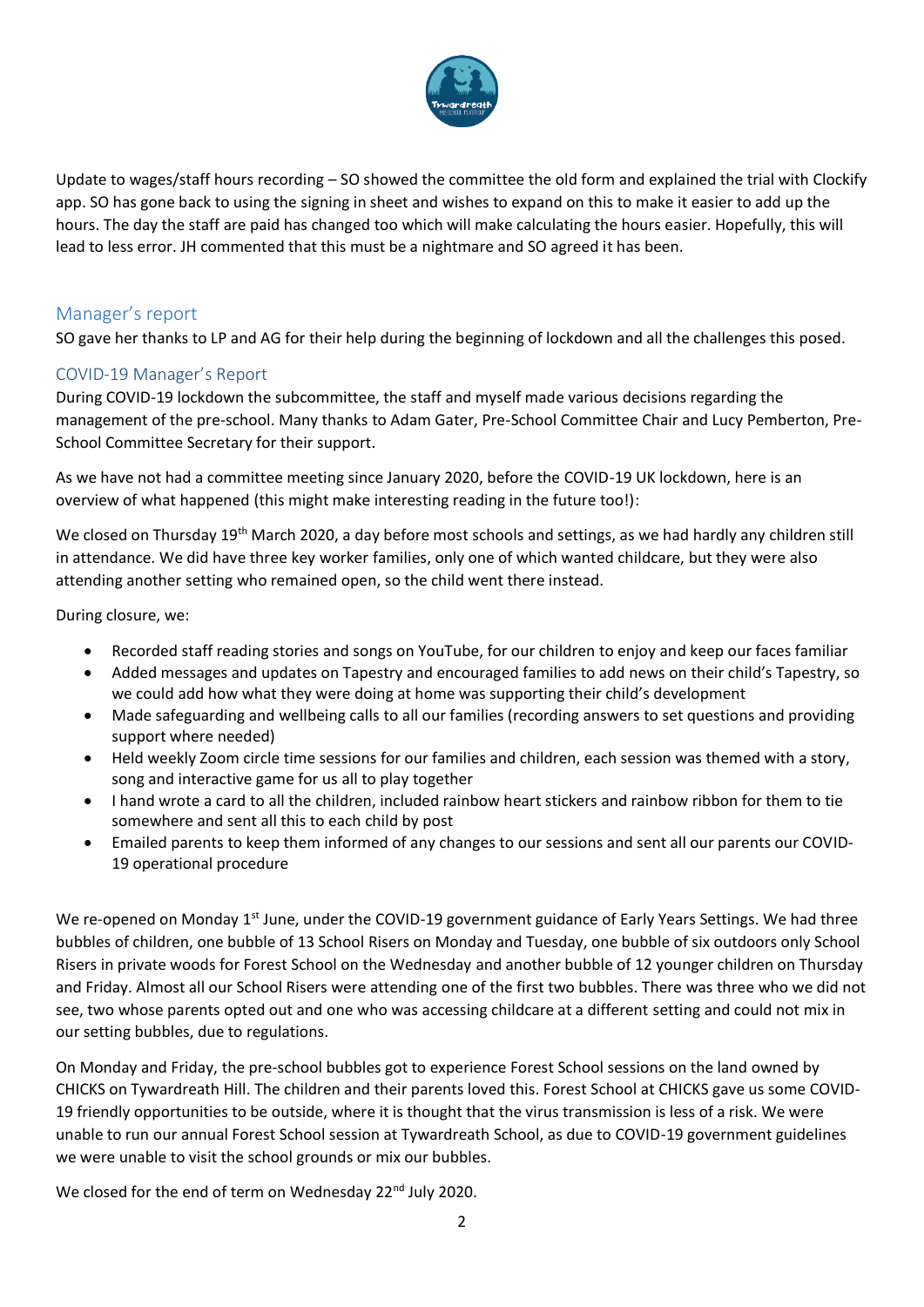

Our Tywardreath School Risers had not been given any of the normal any transition sessions. Because of this I ran a three-week Forest School Holiday Club, for our School Risers, in the private woods we had been using on the farm on Wednesdays. This was operated separately from our Ofsted registration, using my personal Forest School insurance. All the children and parents were very grateful for these sessions, to give 12 of our School Risers additional time to be together to support transition.

We postponed our July 2020 sports day and leavers ceremony to Tuesday 1<sup>st</sup> September. It was an amazing day, with amazing weather. 18 of our 21 school risers attended.

We decided to hold a play day for our School Risers on their school inset day on Friday 4<sup>th</sup> September 2020, to help them with their school transition. As we can have 20 children, we opened the session up to other children from the area and also had children from Footsteps Childcare Centre, Happy Days St Blazey and a child from Lanlivery Pre-School, who had never met any of the children she would be starting school with before.

### Staff During Lockdown

During lockdown, support to staff was as follows:

- All staff had a supervision meeting via video with me, to include mental health checks
- Staff received phone calls with me, regarding furlough and other staff issues.
- Staff received letters by email, regarding their employment, wages, and furlough status, including additional correspondence following updates or changes
- Staff received copies of the emails sent to parents, so they knew what information was being sent out
- Staff were encouraged to continue to research activity ideas and post them on our private staff group
- Weekly social video calls took place, most of which involved quiz nights
- Staff were encouraged to check in with each other and offer mental health support where needed
- I set up a closed Facebook group called Early Years Cornwall, for any setting staff in Cornwall to join, so we could share ideas, updates and offer each other support. There is 180 members from over 80 different settings

As we were unable to access the Coronavirus Job Retention Scheme for all of our staff and only furlough a percentage of staff (equivalent to the cost of the private fees we would be losing out on due to closure, based on a calculation from February 2020), some staff were on furlough and some staff were working tasks from home.

We made one staff member who was on a bank staff contract redundant.

During lockdown, we opened an internal job vacancy for 'Assistant Manager for Learning and Development'. Tracey was interviewed and awarded this post. This meant Tracey was one of the staff members not on furlough and could prepare new planning ideas and activities for when we re-opened. Teresa was also not furloughed, to enable her to close the annual accounts. Beth was not furloughed and helped me to make the safeguarding and wellbeing home calls to the families.

When we re-opened on Monday 1<sup>st</sup> June, two staff remained on furlough, due to our reduced attendance of children.

# Autumn 2020 Managers report

#### Personal and Professional Development

Staff – We had a staff meeting on Thursday 3rd<sup>th</sup> September, the day before term started for the children. All staff attended.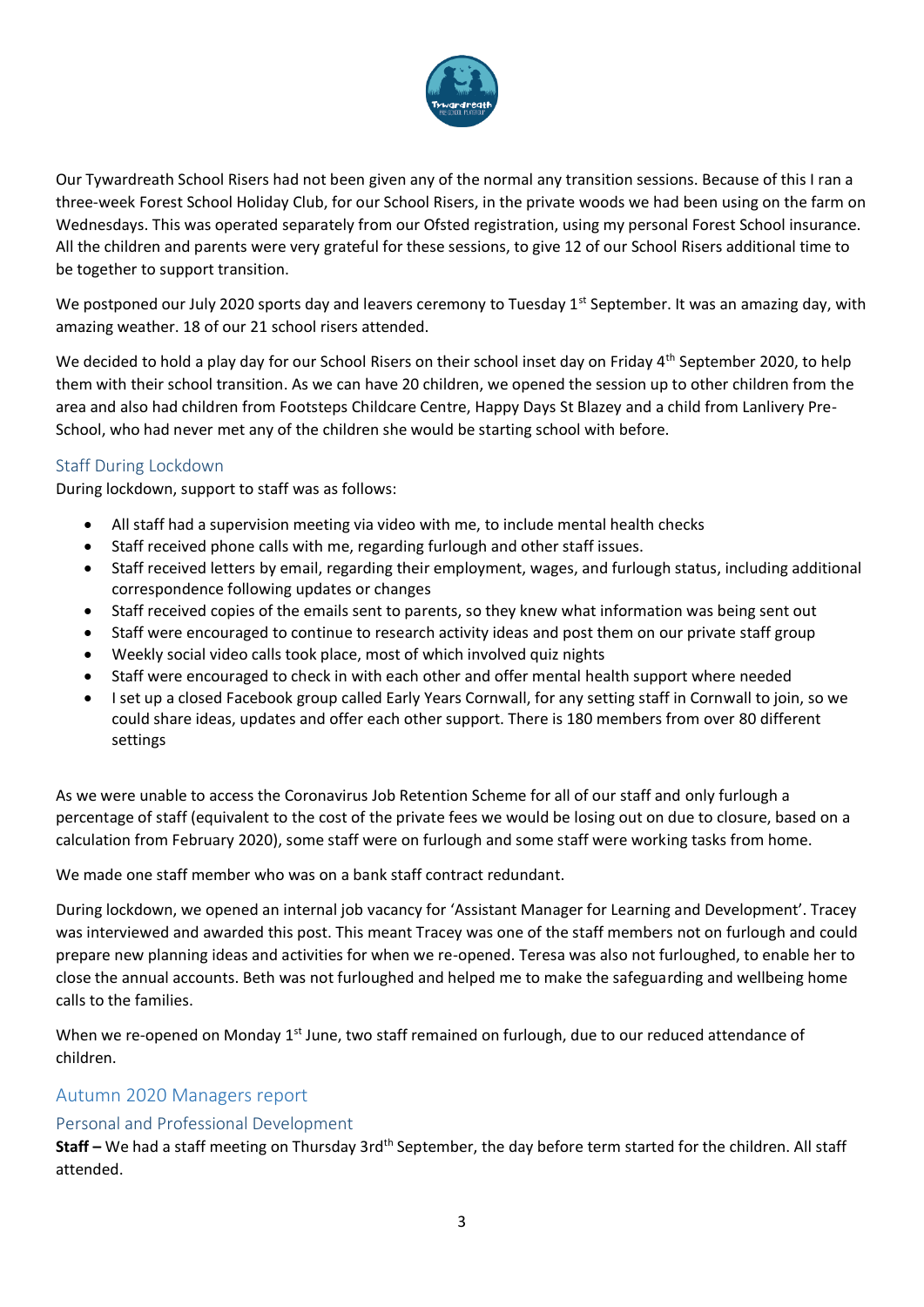

Agenda for the staff meeting included COVID-19 operational plan, including activities, entry, cleaning; staff conduct (exploring 'Risk of Reputation'); explanation of new safeguarding, wellbeing, and injury forms; allocation of key groups.

We have one staff member currently off work, who will start maternity leave in October. We have advertised a job for maternity cover. There have been seven applications following the advert instructions to send a handwritten letter. There have also been other applications, which did not follow the specifications or meet the essential criteria. The closing date for the job was yesterday, so application forms have been sent to five candidates selected through to stage two of the recruitment process. Lucy and I will interview asap.

**Staff Supervisions & Staff Peer Observations – Most spring term staff observations peer observations were** completed before lockdown. We discussed observations as a team - feedback in next staff meeting. The importance of being and observee as well as being observed was discussed in staff meeting. Autumn term peer observations now due to start.

**Staff Personal Development Update –** There is no face-to-face training being planned by Cornwall Council at present. Staff have undertaken some online courses on the Early Years Alliance website. I need to audit what training was completed by each staff member in the last four months, during supervision this term.

My two day 'Mental First Aid' course was cancelled in April and re-scheduled to be online in August, which was also cancelled. It is now re-scheduled for online in November.

### Quality of Education

**Themes & Intentions –** Our planning has had a total re-vamp by our new Assistant Manager for learning and Development, Tracey. She involved the staff, through discission and survey and the staff team also considered the feedback from the children.

Our topic at present is Pirates (exploring nautical storytelling and the properties of water and what lives in it). The following topic is seasonal harvest and farms and then Halloween before October half term.

#### Partnership with Parents

Our 'Parents/Carers/Family Daily Update Board' is still in the porch, where families can see at a glance what our main intentions are for the week/day, (learning intentions, implementation and impact), how families can extend the learning area at home, what we have eaten etc. We need to find a way to make this accessible, now the families are not allowed in the building. One idea is to buy another board and leave it outside for parents to read while they are waiting to collect their children.

**Individual Targets –**We are not allowed parents into setting for consultations currently due to COVID-19 government guidelines. We will telephone or video call parents towards the end of October to liaise and set targets with parents/carers and promote the use of Tapestry.

**Parent/carer Survey** - All parents of School Risers were invited to complete and exit survey at the end of July. We had 11 out of 21 parents complete the survey. A summary of the results was sent to the staff and committee on Sunday 6<sup>th</sup> September.

#### **100% of our parents said they would be very likely to recommend our pre-school**

**100% of our parents said our communication met or exceeded (82%) their expectations**

**100% of our parents said our pre-school improved their child's Personal, Social and Emotional Development**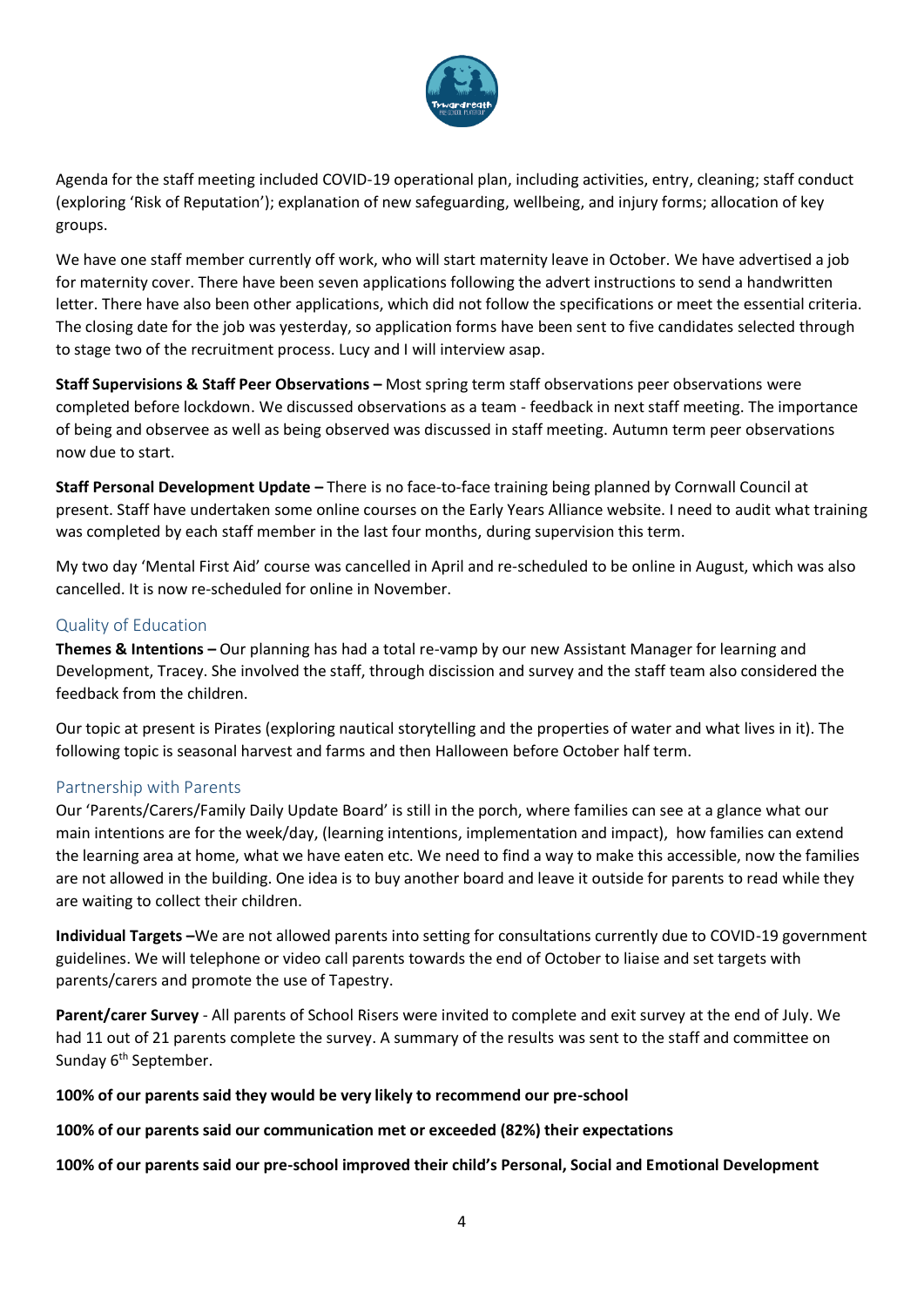

**Setting Mission Statement/Aims – Rolled over from last meeting -** It was discussed during January 2020 staff meeting that this needs a review and we should do this in conjunction with the committee.

# Safeguarding and Welfare

**COVID-19 Risk Assessments and Procedures -** We have a detailed COVID-19 operational plan and a more parent/carer COVID-19 support document. These documents are now on version three. They were set up by me before we re-opened on Monday 1<sup>st</sup> June, to outline our procedures to reduce the risk of virus transmission. All parents have been sent both versions by email and links to the supporting government guidelines from which the documents are based. Footsteps, Fowey Preschool and our pre-school shared documents, so we could get ideas from each other.

We have one child with an Education Health and Care Plan (EHCP), who has an individual COVID-19 risk assessment, which must be updated regularly and sent to the SEND department at Cornwall Council.

**Safeguarding and Welfare Forms -** Over summer I have re-created various safeguarding and welfare forms, to make them more detailed, but more user friendly. These were based on another settings forms (accident/incident at preschool, accident/incident at home log, safeguarding concern form, safeguarding chronological event log form). We looked at these at staff meeting before the start of term and have been using these since we re-opened at the start of term.

**Site Safety -** The climbing frame could do some attention and repair. It has not been assessed as dangerous but is at risk of becoming damaged if not looked after.

**Accident Form Audit –** At the end of summer term the accident forms were audited, and the repeat causes of accidents are children falling from bikes and chairs. Both assessed as benefit outweighs risk.

| <b>Effective setting leadership</b><br>and management                                                                                                                                                                                                        | <b>Previous</b><br>targets/actions                                                                     | <b>Progress on</b><br>22/09/2020                                                                                                                                                                                                                                                                              | How can we make<br>this better?                                                                                                                                                                |
|--------------------------------------------------------------------------------------------------------------------------------------------------------------------------------------------------------------------------------------------------------------|--------------------------------------------------------------------------------------------------------|---------------------------------------------------------------------------------------------------------------------------------------------------------------------------------------------------------------------------------------------------------------------------------------------------------------|------------------------------------------------------------------------------------------------------------------------------------------------------------------------------------------------|
|                                                                                                                                                                                                                                                              |                                                                                                        |                                                                                                                                                                                                                                                                                                               | <b>Actions/Targets</b>                                                                                                                                                                         |
| <b>The Quality of Education</b><br><b>Learning and Development</b><br>fulfil their responsibilities in<br>meeting the learning and<br>development requirements of the<br>Early Years Foundation Stage,<br>including overseeing the<br>educational programmes | <b>Individual Targets - Share</b><br>these with parents/carers<br>verbally and during<br>consultations | Individual Targets-We are<br>not allowed parents into<br>setting for consultations<br>currently due to COVID-19<br>government guidelines. We<br>will telephone or video call<br>parents towards the end of<br>October to liaise and set<br>targets with parents/carers<br>and promote the use of<br>Tapestry. | <b>Individual Targets -</b><br><b>Continuous</b> Share these<br>with parents/carers<br>verbally and during<br>consultations. Remind<br>parents they can use<br>Tapestry to add<br>observations |
|                                                                                                                                                                                                                                                              |                                                                                                        |                                                                                                                                                                                                                                                                                                               | <b>Cohort Tracking -</b><br>Ongoing                                                                                                                                                            |
|                                                                                                                                                                                                                                                              | <b>ECAT</b> – Review ECAT scores<br>and plan and support<br>over/underachievers<br>accordingly         |                                                                                                                                                                                                                                                                                                               | <b>ECAT Ongoing - ECAT -</b><br>Review ECAT scores and<br>plan and support<br>over/underachievers<br>accordingly                                                                               |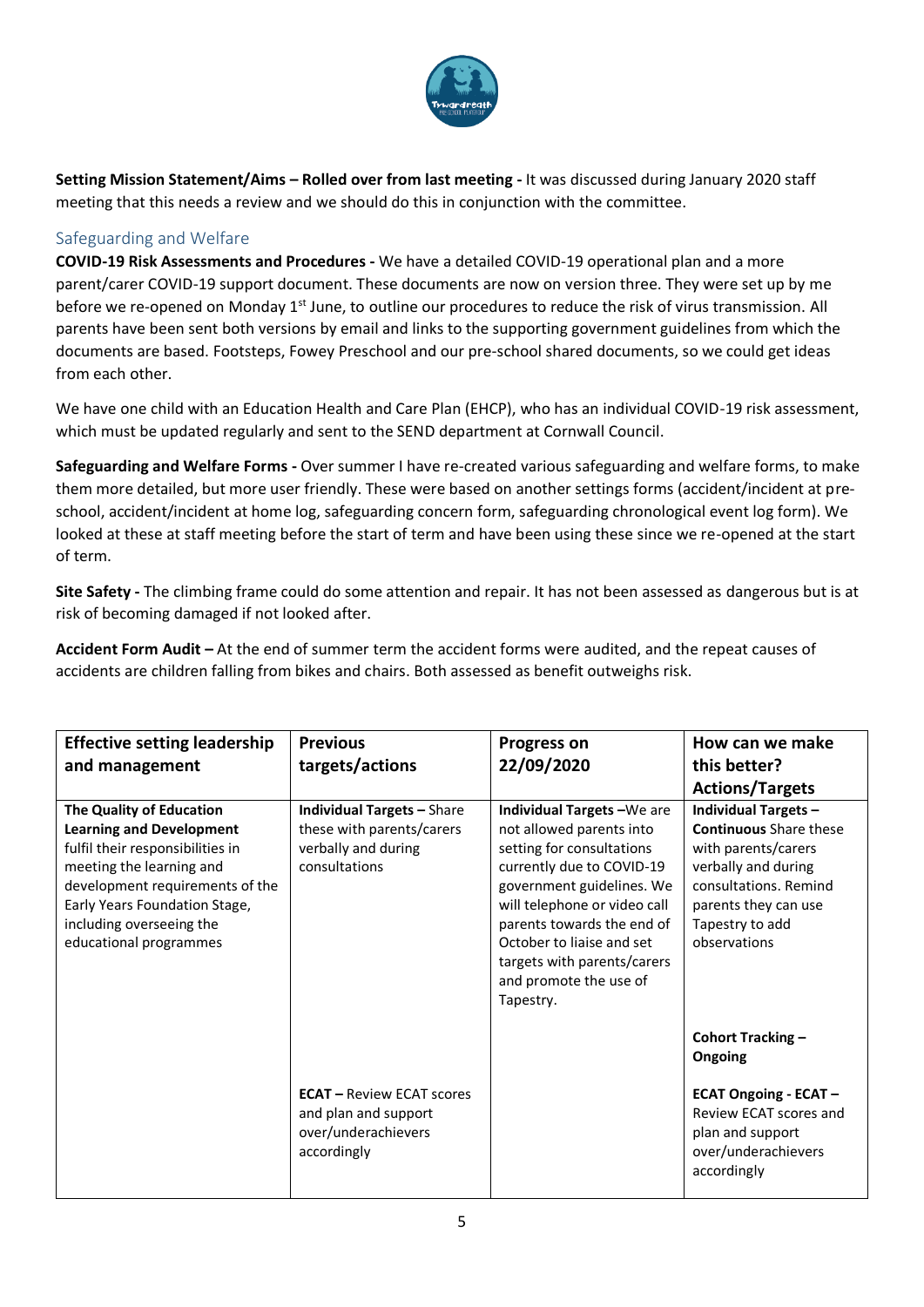

|                                                                                                                                                                                                                                                                                                                                     | <b>Two Year Checks - To be</b><br>reviewed, to ensure all are<br>complete and parents have<br>contributed and have a copy<br>of their child's 2YC                        | <b>Curriculum and Topics -</b><br>Listed on newsletters and<br>door for parents. Now and<br>next topics. Staff discussed<br>the vision for a 'Broad and<br>Rich Curriculum' in staff<br>meetings and group page                                                                                                                                                                                                                              | Review at end of October<br>half term 2020. To do new<br>starters ECAT's this term<br>Two Year Checks - Are on<br>hold by government<br>during COVD-19<br>operation, however, we<br>will still conduct 2YC<br>Curriculum and Topics -<br>Will be shared on the new<br>parent update board in<br>porch, which is now<br>portable and outside front<br>door. This includes ways<br>that learning can be<br>supported at home |
|-------------------------------------------------------------------------------------------------------------------------------------------------------------------------------------------------------------------------------------------------------------------------------------------------------------------------------------|--------------------------------------------------------------------------------------------------------------------------------------------------------------------------|----------------------------------------------------------------------------------------------------------------------------------------------------------------------------------------------------------------------------------------------------------------------------------------------------------------------------------------------------------------------------------------------------------------------------------------------|----------------------------------------------------------------------------------------------------------------------------------------------------------------------------------------------------------------------------------------------------------------------------------------------------------------------------------------------------------------------------------------------------------------------------|
| <b>Safeguarding and Welfare</b><br>fulfil their responsibilities in<br>meeting the safeguarding and<br>welfare requirements of the Early<br>Years Foundation Stage at all<br>times, implementing them<br>consistently to ensure that all<br>staff share a sense of<br>responsibility to create an<br>environment that is welcoming, | Safeguarding - All staff to<br>complete the online Gov.uk<br>'Prevent' training. Ensure all<br>staff have updated their<br>basic safeguarding in the last<br>three years | Safeguarding - All staff<br>training completed.                                                                                                                                                                                                                                                                                                                                                                                              | Safeguarding $-$ Up to<br>date.                                                                                                                                                                                                                                                                                                                                                                                            |
| safe and stimulating                                                                                                                                                                                                                                                                                                                | <b>Risk Assessments</b>                                                                                                                                                  | <b>Risk Assessments - COVID-</b><br>19 operational plans and<br>risk assessments in place.<br>Will need checking/<br>updating half termly or at<br>any relevant government<br>update<br>Summer 2020 accident<br>forms have all been<br>audited. The top causes of<br>accidents are: Falling off<br>chairs (to be more vigilant<br>when watching how<br>children are sitting) and the<br>bikes. Both assessed as<br>benefits outweighing risk | <b>Risk Assessments -</b><br>COVID-19 operational<br>plans and risk<br>assessments - ongoing                                                                                                                                                                                                                                                                                                                               |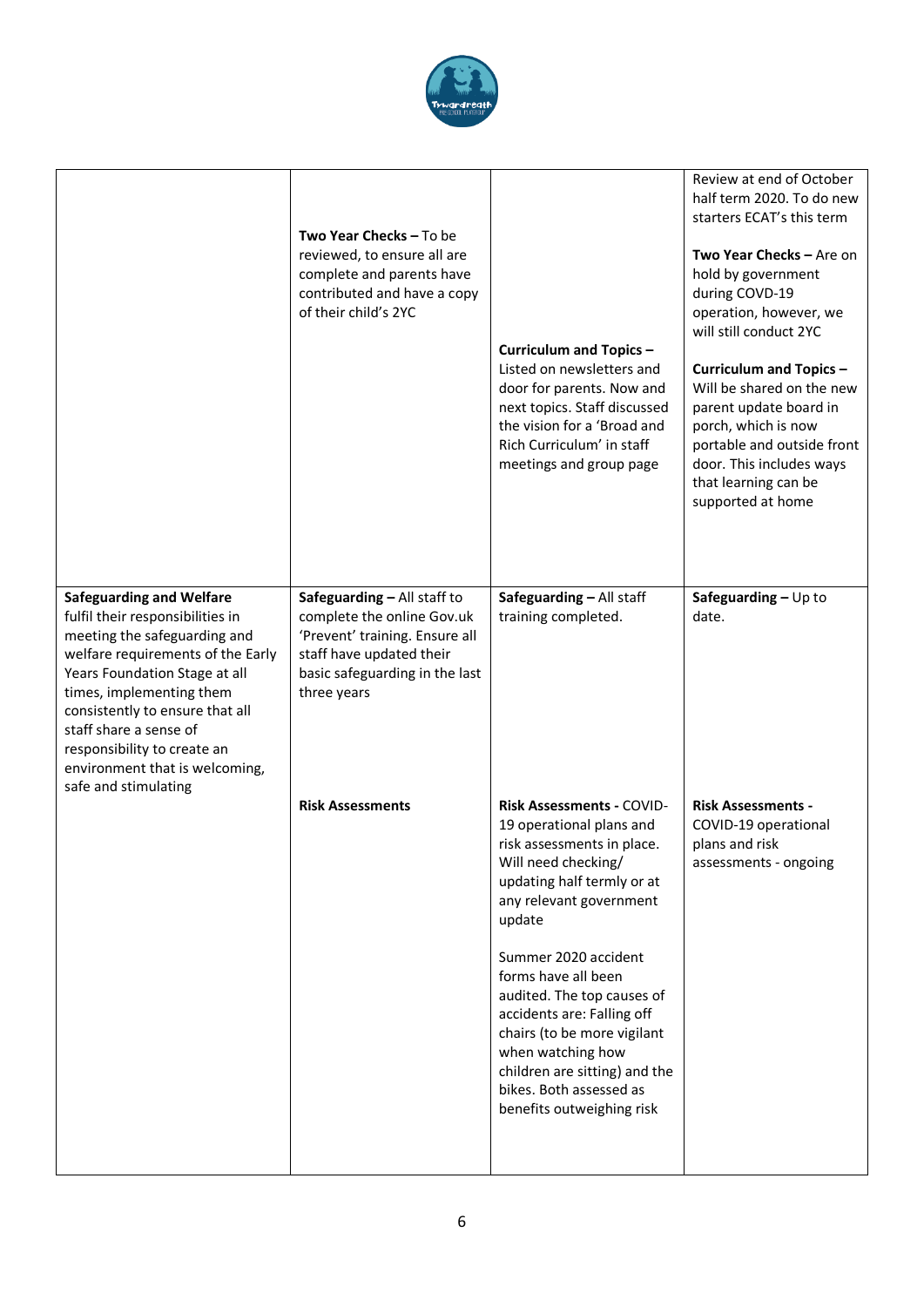

|                                                                                                                                                                                                        | Heating - We are looking to<br>replace the old night storage<br>heaters with something<br>more efficient and cost<br>effective.            | Heating - Quotes to be<br>obtained                                                                                                                                                               | Heating and lighting -<br>Sarah O'T to get quotes<br>for heating upgrade.<br>Committee to look at<br>grants for work  |
|--------------------------------------------------------------------------------------------------------------------------------------------------------------------------------------------------------|--------------------------------------------------------------------------------------------------------------------------------------------|--------------------------------------------------------------------------------------------------------------------------------------------------------------------------------------------------|-----------------------------------------------------------------------------------------------------------------------|
|                                                                                                                                                                                                        | <b>Policies - New Social media</b><br>Policy has been adopted and<br>is now in our prospectus                                              | Policies - SOT looked<br>through the policies online<br>and some of them still refer<br>to the DPA 1998, instead of<br>GDPR 2019. SOT to amend.<br>Policies removed from<br>website temporarily. | <b>Policies - Policies to be</b><br>checked, updates and<br>new Social media Policy<br>to be finalized and<br>adopted |
|                                                                                                                                                                                                        |                                                                                                                                            | Maintenance - There is a<br>'jobs' list. None are urgent<br>or for hazardous issues.<br>Climbing frame is rotten in<br>some parts, but still risk<br>assessed okay to use.                       | Maintenance - Sarah to<br>send photos of climbing<br>frame to committee for<br>action                                 |
| <b>Self-Evaluation and Targets</b><br>have rigorous and effective<br>systems for self-evaluation that<br>inform the setting's priorities and<br>are used to set challenging targets<br>for improvement | Targets - Improve<br>mathematical opportunities<br><b>Maths - Evaluate maths</b><br>coverage and attainment at<br>end of spring term 2020. | Maths - Sarah and Tracey<br>attended the October<br>conference which is<br>focussed on maths. This<br>was fed back in January<br>staff meeting.                                                  | <b>Maths - Evaluate maths</b><br>coverage and attainment<br>at end of October half<br>term 2020                       |
|                                                                                                                                                                                                        |                                                                                                                                            | During evaluation the staff<br>rated that we are more<br>successful in carrying out<br>and measuring success of<br>mathematical<br>opportunities.                                                |                                                                                                                       |
|                                                                                                                                                                                                        |                                                                                                                                            | Due to COVID-19 we were<br>only focusing on the prime<br>areas of learning in summer<br>term 2020 and not actively<br>teaching Maths skills                                                      |                                                                                                                       |
|                                                                                                                                                                                                        |                                                                                                                                            | Tracey has now planned in<br>specific Maths focus for<br>each topic or intention.                                                                                                                |                                                                                                                       |
|                                                                                                                                                                                                        | <b>Environment</b><br>Be more environmentally<br>friendly/conscience as a<br>setting.                                                      | <b>Environment</b><br>The recycling skips have<br>been removed in Par. Now<br>having to drive recyclables<br>to the HRC.                                                                         | <b>Environment</b><br>We need to identify new<br>ways to be more<br>environmentally friendly                          |
|                                                                                                                                                                                                        |                                                                                                                                            | We are currently unable to<br>use the children's washable                                                                                                                                        |                                                                                                                       |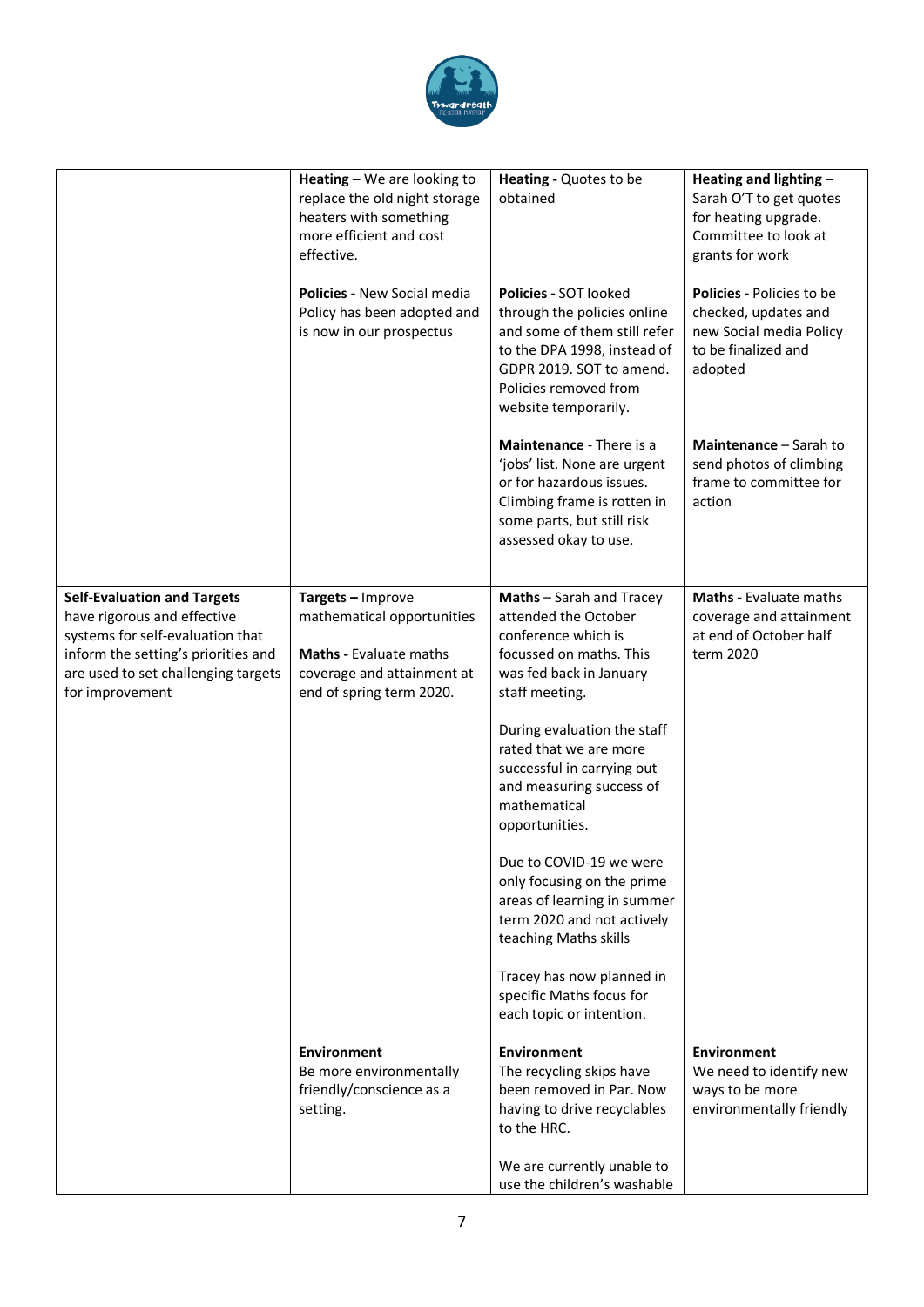

|                                                                                                                                                                                                           |                                                                                                                                                                                                                       | hand towels, due to risk<br>assessment identifying that<br>occasionally younger<br>children might use the<br>wrong towel in error                                                                                                                                                                                        |                                                                                                                                                                                 |
|-----------------------------------------------------------------------------------------------------------------------------------------------------------------------------------------------------------|-----------------------------------------------------------------------------------------------------------------------------------------------------------------------------------------------------------------------|--------------------------------------------------------------------------------------------------------------------------------------------------------------------------------------------------------------------------------------------------------------------------------------------------------------------------|---------------------------------------------------------------------------------------------------------------------------------------------------------------------------------|
| <b>Personal/Professional</b><br><b>Development</b><br>have effective systems for<br>supervision, performance                                                                                              | Supervision - Carried out<br>termly.                                                                                                                                                                                  |                                                                                                                                                                                                                                                                                                                          | Supervision - Ongoing<br>but up to date.                                                                                                                                        |
| management and the continuous<br>professional development of staff<br>which have a positive impact on<br>teaching and children's learning<br>and development                                              | Training - To check staff<br>training audit for core<br>courses (Safeguarding, Food<br>Safety, First Aid).                                                                                                            | Training - All core training<br>up to date. No face-to-face<br>training available at present<br>due to COVID-19                                                                                                                                                                                                          | Training - Staff to decide<br>as a group next online<br>course to complete and<br>discuss                                                                                       |
|                                                                                                                                                                                                           | All staff completed<br>'Sustained Shared Thinking'<br>on Educare. This follows on<br>from discussions about staff<br>being the most important<br>tool in a child learning and<br>development progress.                |                                                                                                                                                                                                                                                                                                                          |                                                                                                                                                                                 |
|                                                                                                                                                                                                           | Peer Observations - All staff<br>will have a peer to peer<br>observation this term. Their<br>choice of activity and then<br>they will assess it on a form<br>(now created in consultation<br>with staff and student). | <b>Peer Observations -</b><br>Autumn term 2020 peer<br>observations now due                                                                                                                                                                                                                                              | <b>Peer Observations -</b><br>Ongoing. To be completed<br>by November 2020 and<br>reviewed asap after as a<br>staff group                                                       |
| <b>Partnership with Parents</b><br>have effective partnerships with<br>parents and external agencies<br>that help to secure appropriate<br>interventions for children to<br>receive the support they need | Partnership with Parents -<br>Follow up with<br>parents/carers who have not<br>been in for a review for a<br>while or sharing sheets.                                                                                 | Partnership with Parents -<br>We are not allowed parents<br>into setting for<br>consultations currently due<br>to COVID-19 government<br>guidelines. We will<br>telephone or video call<br>parents towards the end of<br>October to liaise and set<br>targets with parents/carers<br>and promote the use of<br>Tapestry. | <b>Partnership with Parents</b><br>Share targets with<br>parents/carers verbally<br>and during consultations.<br>Remind parents they can<br>use Tapestry to add<br>observations |
|                                                                                                                                                                                                           | <b>Community Events - Sports</b><br>day and leavers ceremony<br>postponed from July 2020,<br>due to COVID-19 restrictions                                                                                             | <b>Community Events - Sports</b><br>day and leavers ceremony<br>held on 1 <sup>st</sup> September                                                                                                                                                                                                                        | Community Events -<br>Face-to-face events on<br>hold. Explore options for<br>virtual Christmas events                                                                           |
|                                                                                                                                                                                                           | Partnership with other<br>providers - New dual setting<br>sharing sheets ready                                                                                                                                        | Partnership with other<br>providers - No dual setting<br>placements allowed at<br>present die to COBID019<br>regulations. Sarah in                                                                                                                                                                                       | Partnership with other<br>providers - Dual setting<br>targets to be checked<br>with other setting and<br>reviewed after half-term                                               |